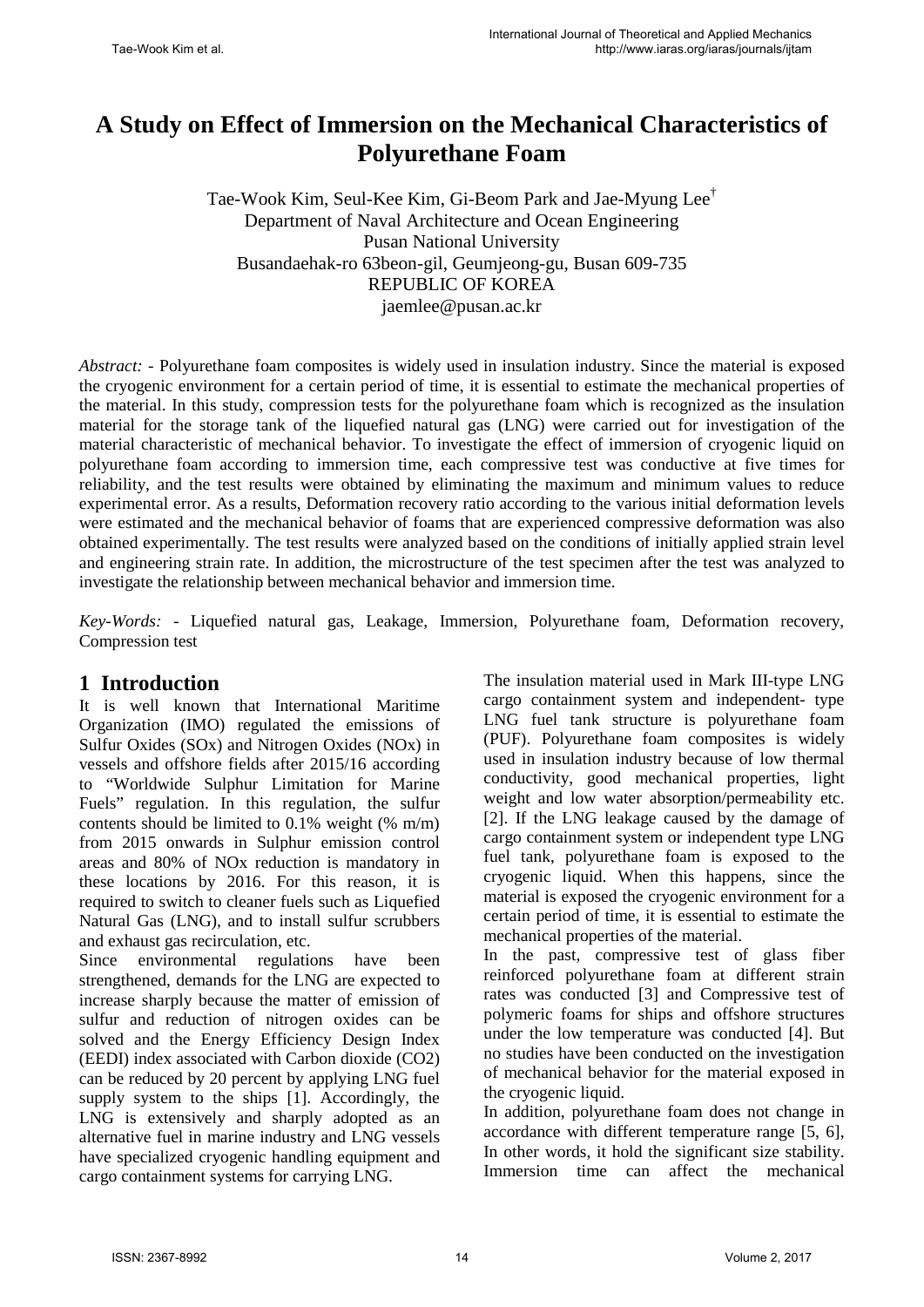characteristics of the PUF because it changes the microstructure of the polymeric foam.

In this study, to investigate the effect of immersion of cryogenic liquid on polyurethane foam according to immersion time. As a results, the compression test was carried out using universal testing machine at cryogenic temperature and analysis the microstructure of the test specimen after the test to investigate the relationship between mechanical behavior and immersion time.

## **2 Test Preparation**

In this study, the characteristics of microstructure and mechanical behavior were investigated by performing immersion of cryogenic liquid on polyurethane foam. Compression tests of the PUFs were carried out in accordance with Korean standard KS M 3809 [7]. And fig. 1 shows the test specimens for the cryogenic compression test. The specimens were formed into rectangular cubes with dimensions of 50mm x 50mm x 25mm.

The compressive stress-strain curve of general porous foam material as shown in Fig. 2 was considered in order to reflect the hysteresis of the load element. As shown in the Fig. 2, compressive stress–strain curves of porous foam material simply consist of three regions: a linear elasticity region, a plateau region, and a densification region.

After initial deformation was applied by performing the first compressive test, sufficient deformation recovery was advanced. Subsequently, immersion was carried out to perform the second compressive test. Also, the test scenarios for the cryogenic compressive test at three strain level of first  $test(0.05, 0.25, 0.5)$  and four prior condition of second test(1,2,4,8 hour immersion) under the quasi-static strain rate of  $10^{-2}/s$  were composed. Each compressive test was conductive at five times for reliability, and the test results were obtained by eliminating the maximum and minimum values to reduce experimental error.



**Fig. 1** Photographs of Polyurethane foam specimen



**Fig. 2** Compressive stress- strain curve of porous foam material

## **3 Test Results and Discussion**

In this study, the stress-strain relationship according to initial strain was analyzed through the series of experiments, and the stress-strain relationship according to immersion time was investigated. In addition, the microstructure of test specimen after the test was observed.

Fig. 3 (a) shows the immersion time-dependent stress-strain relationships of the tested polyurethane foams at strain rates of  $10^{-2}/s$ . the results of all tests show that the stress values are similar in the plateau region, and the slope of the elastic modulus does not show a large difference regardless of the initial strain. And, Fig. 3 (b) shows the strain leveldependent stress-strain relationships of the tested polyurethane foams at strain rate of  $10^{-2}/s$ . in all tests, the longer the time of immersion, the more delayed the start of densification region.



(a) Compression test results at different immersion time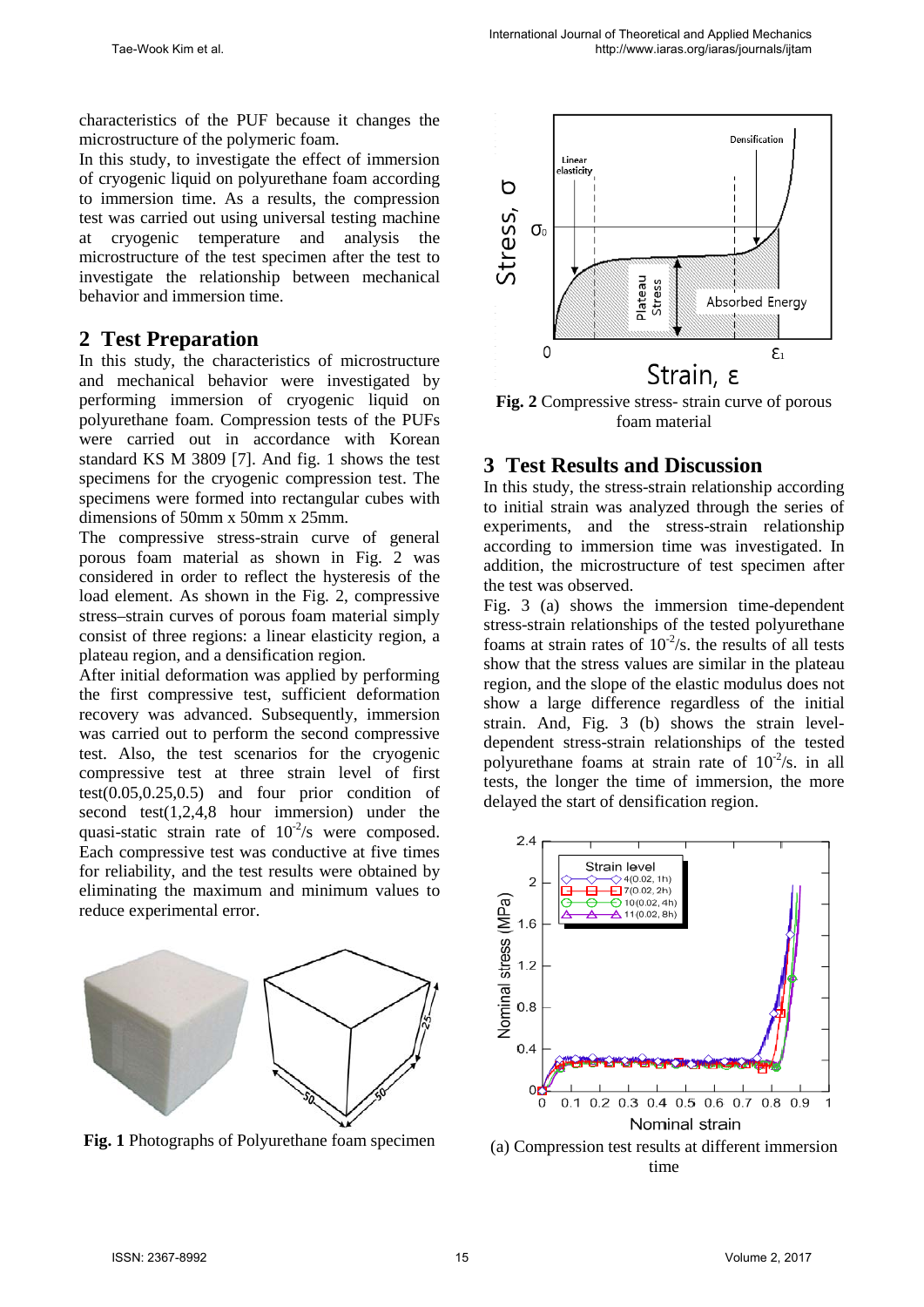



Fig. 4 presents scanning electron microscopy (SEM) images of PUF at 1μm scale, after the compression test, with respect to the loading direction. The foam structure of the PUF specimens tested at different immersion time were observed. As a result, as the immersion time increases, the structure of the specimen after the test is more broken.





(b) Microstructure at 2 hour immersion



(c) Microstructure at 4 hour immersion



(d) Microstructure at 8 hour immersion **Fig. 4** Microstructure of polyurethane foams after the test at different immersion time

## **4 Conclusion**

In this study, a series of tests were conducted using universal testing machine at cryogenic environment to investigate the effect of immersion of cryogenic liquid on polyurethane foam according to immersion time. And, the microstructure of the test specimen after the test was analyzed to investigate the relationship between mechanical behavior and immersion time.

As a results, the stress-strain relationship according to initial strain and immersion time was investigated through the series of experiments.

The results of all tests show that the stress values are similar in the plateau region, and the slope of the elastic modulus does not show a large difference regardless of the initial strain. Also in all tests, the longer the time of immersion, the more delayed the start of densification region.

As a result of scanning electron microscopy (SEM) images of PUF at 1μm scale, after the compression test, with respect to the loading direction. The foam structure of the PUF specimens tested at different immersion time were observed. As the immersion time increases, the structure of the specimen after the test is more broken.